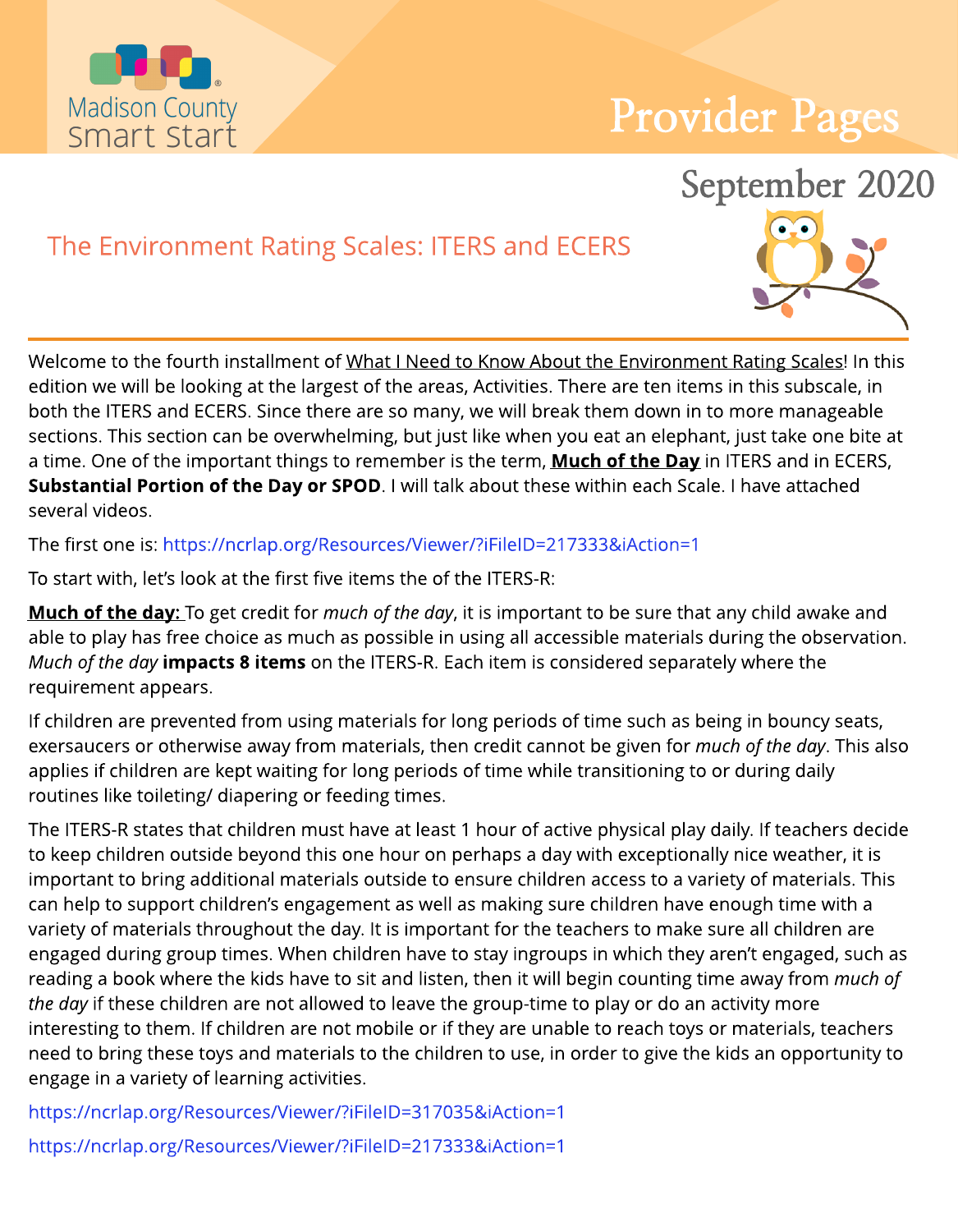#### 15. Fine Motor

Infants and toddlers need a variety of age-appropriate toys and materials that they can manipulate and play with. Materials should be clean, in good repair, organized for play (and reorganized, after they get dumped over and over again, but remember fill and dump is also a skill), and stimulate children at different levels. These activities strengthen fine motor (hands and fingers) while encouraging and reinforcing skill development that contributes to school readiness. A child needs grip strength to hold a pencil. They need hand eye coordination to write. These are skills that are begun as infants and worked on the rest of childhood.

#### 16. Active Physical Play

Young children need lots of opportunities to practice their gross(large) motor skills, (arms, legs, trunk). Opportunities for active physical play should be available both indoors, in an open space and outdoors. Age-appropriate equipment and materials should present interesting and challenging options and should be supervised by attentive and involved teachers.

#### https://ncrlap.org/Resources/Viewer/?iFileID=504411&iAction=1

#### 17. Art

Young children benefit from exposure to art activities that are open-ended and process oriented. (Process before product, or, the skill is more important than the results) Children's art should be respected and appreciated as individual creative expression. Safe materials and opportunities to create art projects at a beginning level should be available as children are developmentally ready for them.

#### 18. Music and Movement

Music and movement are valuable means of learning and expression. There should be enough musical instruments for every child, but no less than 10 instruments available for much of the day. Children?s educational and developmental needs are better met when recorded music is used purposefully and for limited times 20 min, unless children are actively engaged or at nap time. Teachers should sing often and songs, finger plays and dances make great transition activities.

#### 19. Blocks

Block play, with a variety of blocks and accessories, such as people, animals, and containers so kids can fill and dump. This gives young children the opportunity to explore spatial, mathematical, and role-play concepts. Block play requires enough space in a protected area and time to expand on concepts and ideas. Teachers should do simple block play with the kids.

Next let's look at the first four of the ECERS-R.

Many of the ECERSitems requires access to learning materials for a substantial portion of the day. What that means is a 1/3 of your program day, children need to be actively engaged and allowed to use the activity areas and learning materials. This time does not have to be all at one time but can be broken up throughout the day. However, you cannot count clean up time or any other time children are not able to have freeplay with the materials.

https://ncrlap.org/Resources/Viewer/?iFileID=516666&iAction=1 https://ncrlap.org/Resources/Viewer/?iFileID=317027&iAction=1